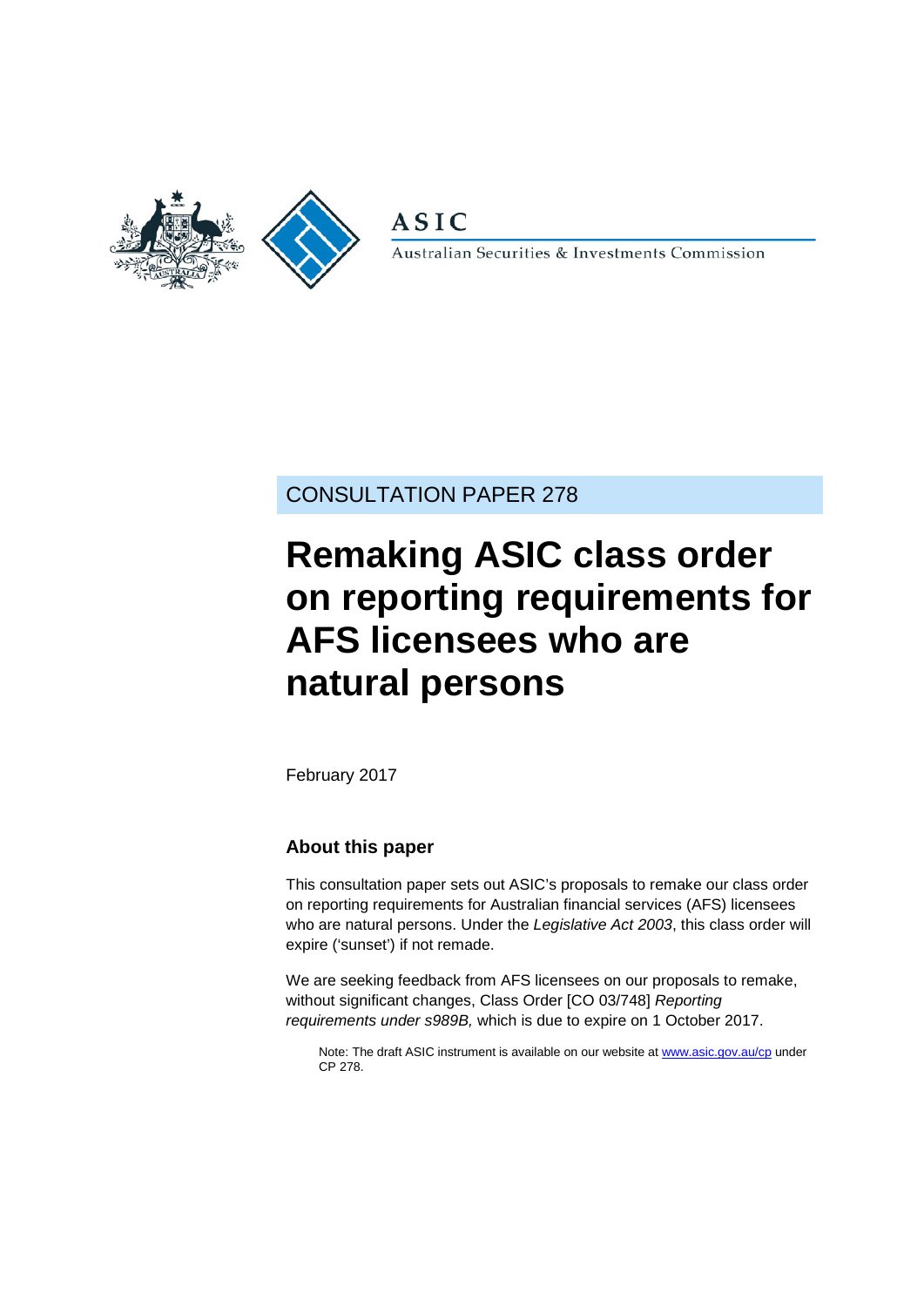#### **About ASIC regulatory documents**

In administering legislation ASIC issues the following types of regulatory documents.

**Consultation papers**: seek feedback from stakeholders on matters ASIC is considering, such as proposed relief or proposed regulatory guidance.

**Regulatory guides**: give guidance to regulated entities by:

- explaining when and how ASIC will exercise specific powers under legislation (primarily the Corporations Act)
- explaining how ASIC interprets the law
- describing the principles underlying ASIC's approach
- giving practical guidance (e.g. describing the steps of a process such as applying for a licence or giving practical examples of how regulated entities may decide to meet their obligations).

**Information sheets**: provide concise guidance on a specific process or compliance issue or an overview of detailed guidance.

**Reports**: describe ASIC compliance or relief activity or the results of a research project.

#### **Document history**

This paper was issued on 17 February 2017 and is based on the Corporations Act as at the date of issue.

### **Disclaimer**

The proposals, explanations and examples in this paper do not constitute legal advice. They are also at a preliminary stage only. Our conclusions and views may change as a result of the comments we receive or as other circumstances change.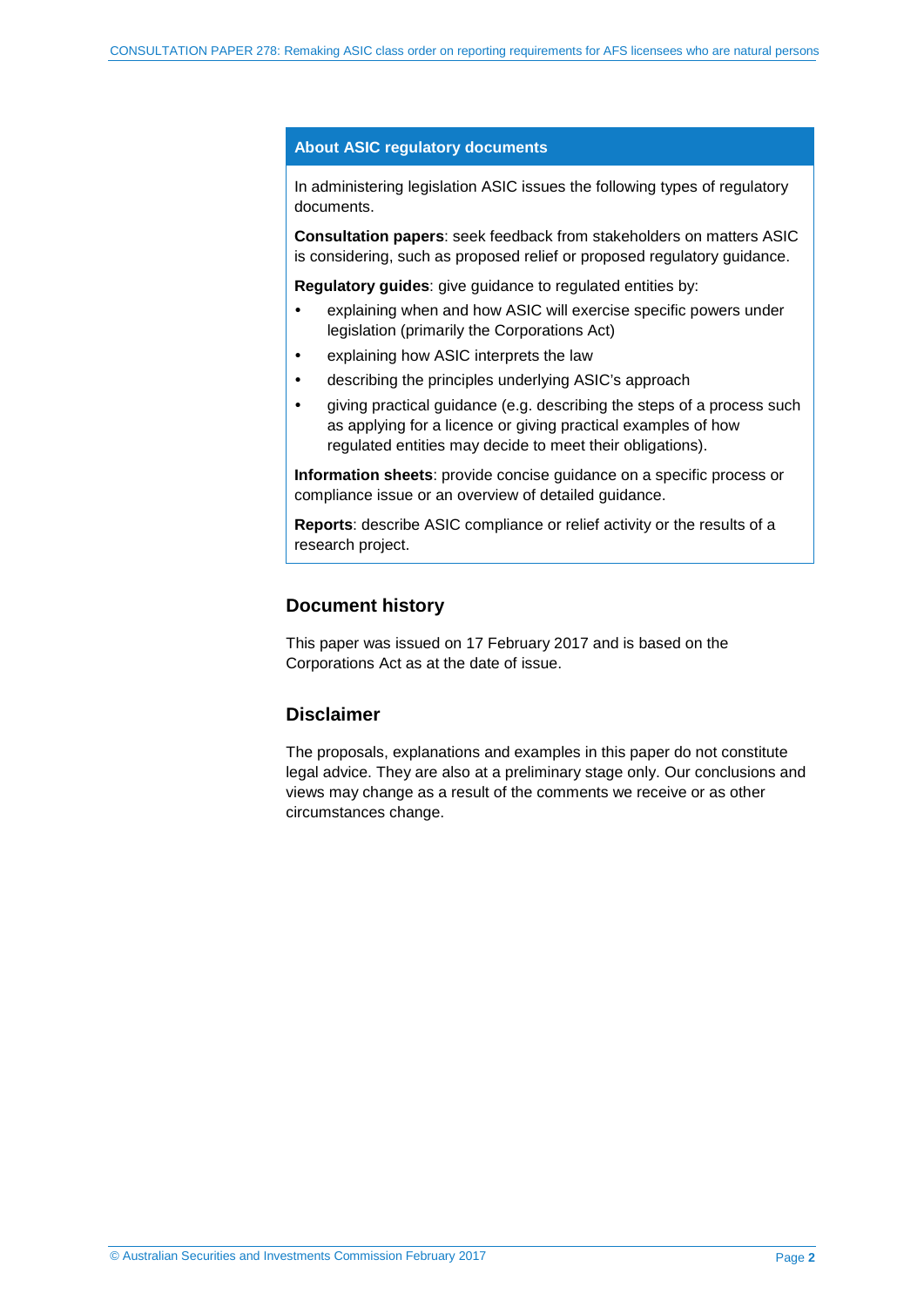## **Contents**

| A |                                                             |  |
|---|-------------------------------------------------------------|--|
|   |                                                             |  |
| в |                                                             |  |
|   | Class Order [CO 03/748] Reporting requirements under s989B7 |  |
|   |                                                             |  |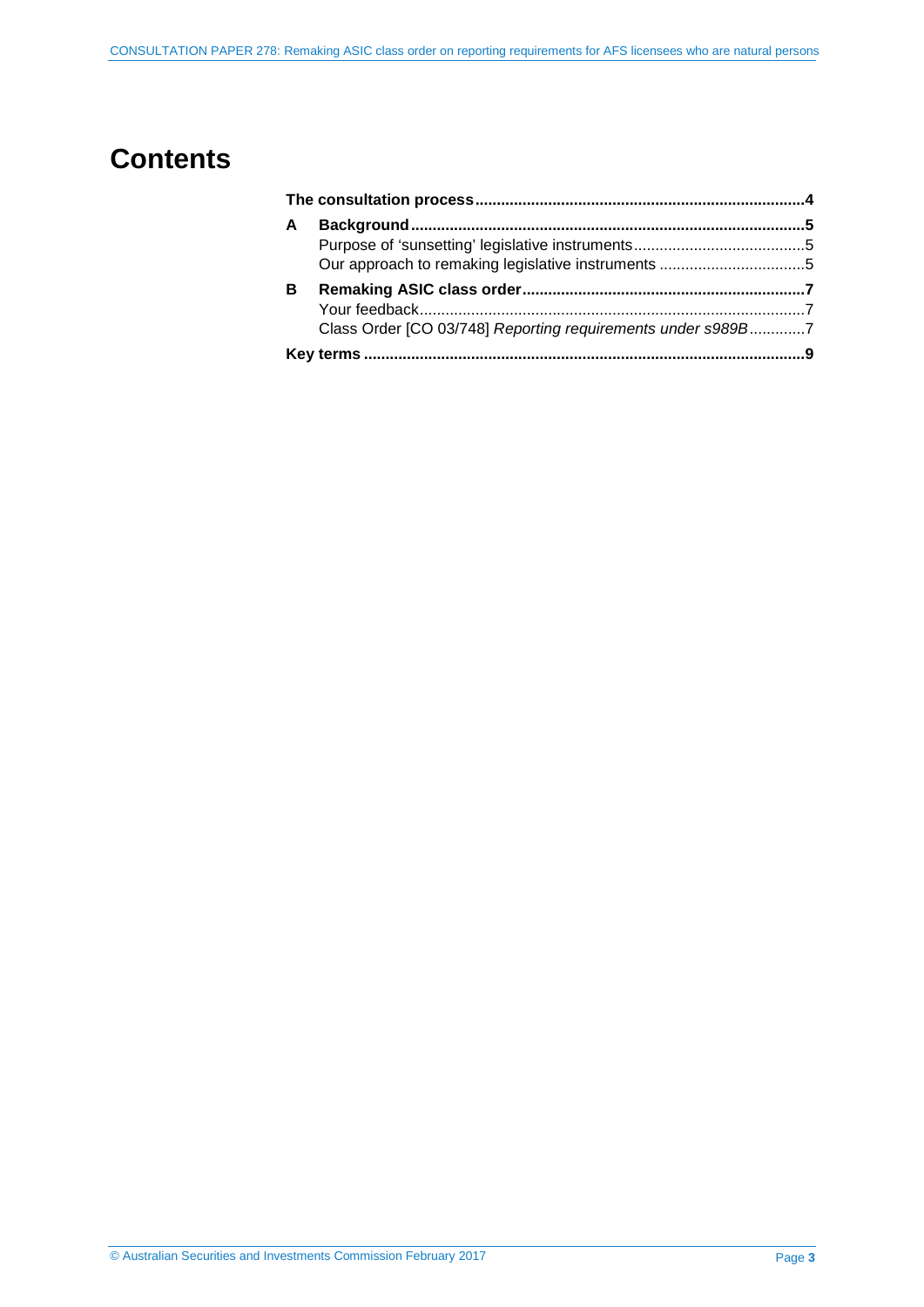## <span id="page-3-0"></span>**The consultation process**

### **Making a submission**

You may choose to remain anonymous or use an alias when making a submission. However, if you do remain anonymous we will not be able to contact you to discuss your submission should we need to.

Please note we will not treat your submission as confidential unless you specifically request that we treat the whole or part of it (such as any personal or financial information) as confidential.

Please refer to our privacy policy at [www.asic.gov.au/privacy](http://www.asic.gov.au/privacy) for more information about how we handle personal information, your rights to seek access to and correct personal information, and your right to complain about breaches of privacy by ASIC.

Comments should be sent by 20 March 2017 to:

Helen Yu Strategy Group Australian Securities and Investments Commission Level 7, 120 Collins St Melbourne Victoria 3000 Australia Facsimile: 03 9280 3306 Email: [policy.submissions@asic.gov.au](mailto:policy.submissions@asic.gov.au)

### **What will happen next?**

| Stage 1 | 17 February 2017  | ASIC consultation paper released       |
|---------|-------------------|----------------------------------------|
| Stage 2 | 20 March 2017     | Comments due on the consultation paper |
| Stage 3 | By 1 October 2017 | Commencement of remade instrument      |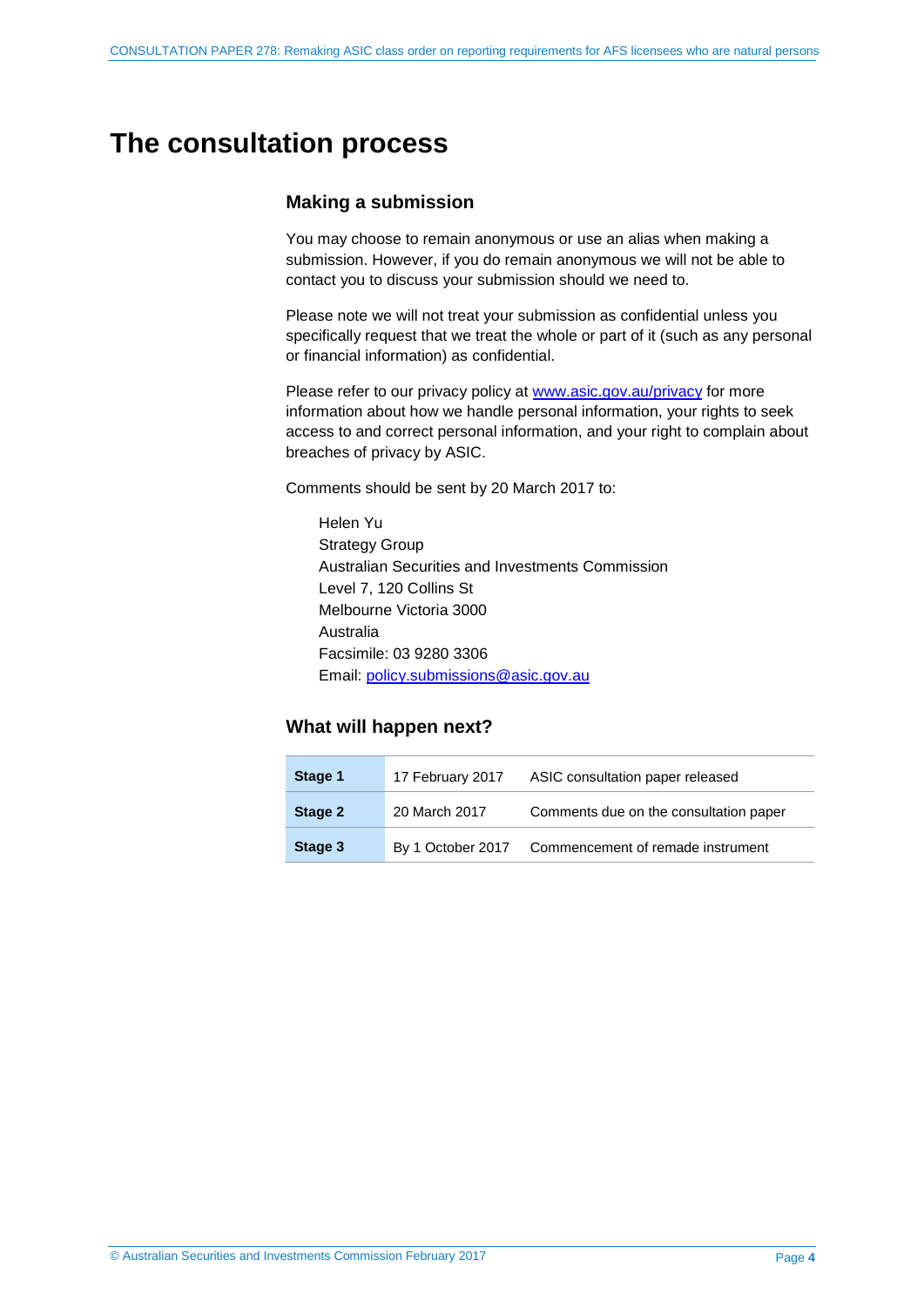## <span id="page-4-0"></span>**A Background**

#### **Key points**

Legislative instruments, such as class orders, are repealed automatically, or 'sunset', after 10 years, unless action is taken to exempt or preserve them. We will consult on all sunsetting legislative instruments that have more than a minor or machinery regulatory impact.

## <span id="page-4-1"></span>**Purpose of 'sunsetting' legislative instruments**

- 1 Under the *Legislation Act*, legislative instruments cease automatically, or 'sunset', after 10 years, unless action is taken to exempt or preserve them. Section 50(1) repeals a legislative instrument on either 1 April or 1 October—whichever date occurs first on or after the 10th anniversary of its registration on the Federal Register of Legislation (FRL). Repeal does not undo the past effect of the instrument.
- 2 To preserve its effect, a legislative instrument, such as a class order, must be remade before the sunset date. The purpose of sunsetting is to ensure that instruments are kept up to date and only remain in force while they are fit for purpose.

## <span id="page-4-2"></span>**Our approach to remaking legislative instruments**

3 If it is necessary to remake a legislative instrument, our focus is on making it clear and user friendly. We will also, where possible, simplify and rationalise its content and conditions. For example, we will remove or reduce an obligation or burden in a legislative instrument if we are able to do so without undermining ASIC's priorities of promoting investor and consumer trust and confidence and ensuring fair and efficient markets.

- 4 We will consult affected stakeholders on all ASIC legislative instruments that have more than a minor or machinery regulatory impact, and are subject to sunsetting, to ensure:
	- (a) we are able to carefully consider the continuing regulatory and financial impact of the instrument; and
	- (b) the instrument retains its effectiveness in addressing an identified issue or problem.
- 5 Generally, a Regulation Impact Statement (RIS) is required for new and amended policy that has a significant regulatory impact: see the **Australian** [Government Guide to Regulation.](https://www.cuttingredtape.gov.au/handbook/australian-government-guide-regulation) We will review, including public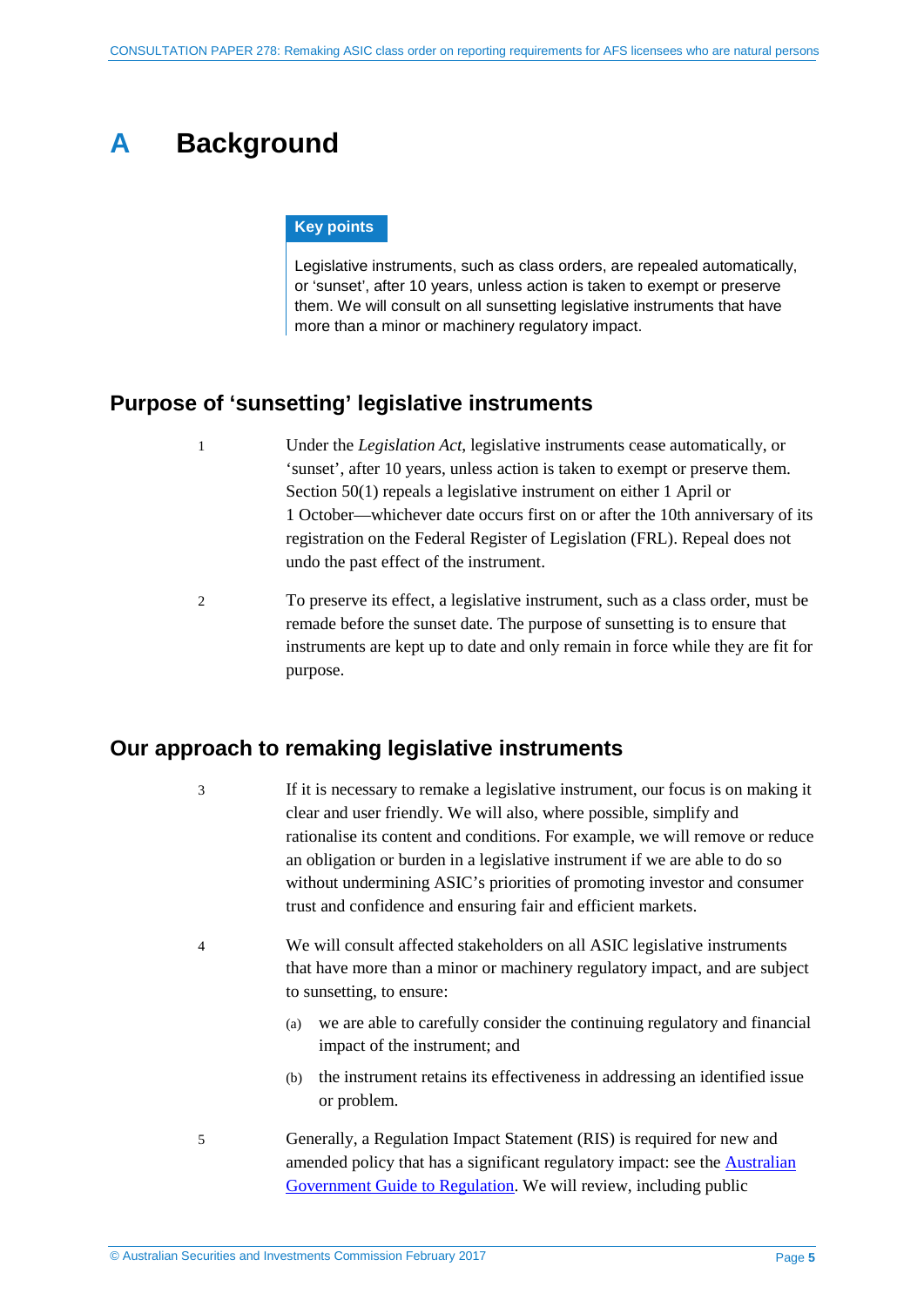consultation, all class orders that have a significant regulatory impact before the scheduled sunset date. Where our review finds that a class order is not operating effectively and efficiently, we will prepare a RIS to assess any proposed changes to the class order that are not minor and machinery. Where the class order is operating effectively and efficiently, we will remake the instrument without substantive changes.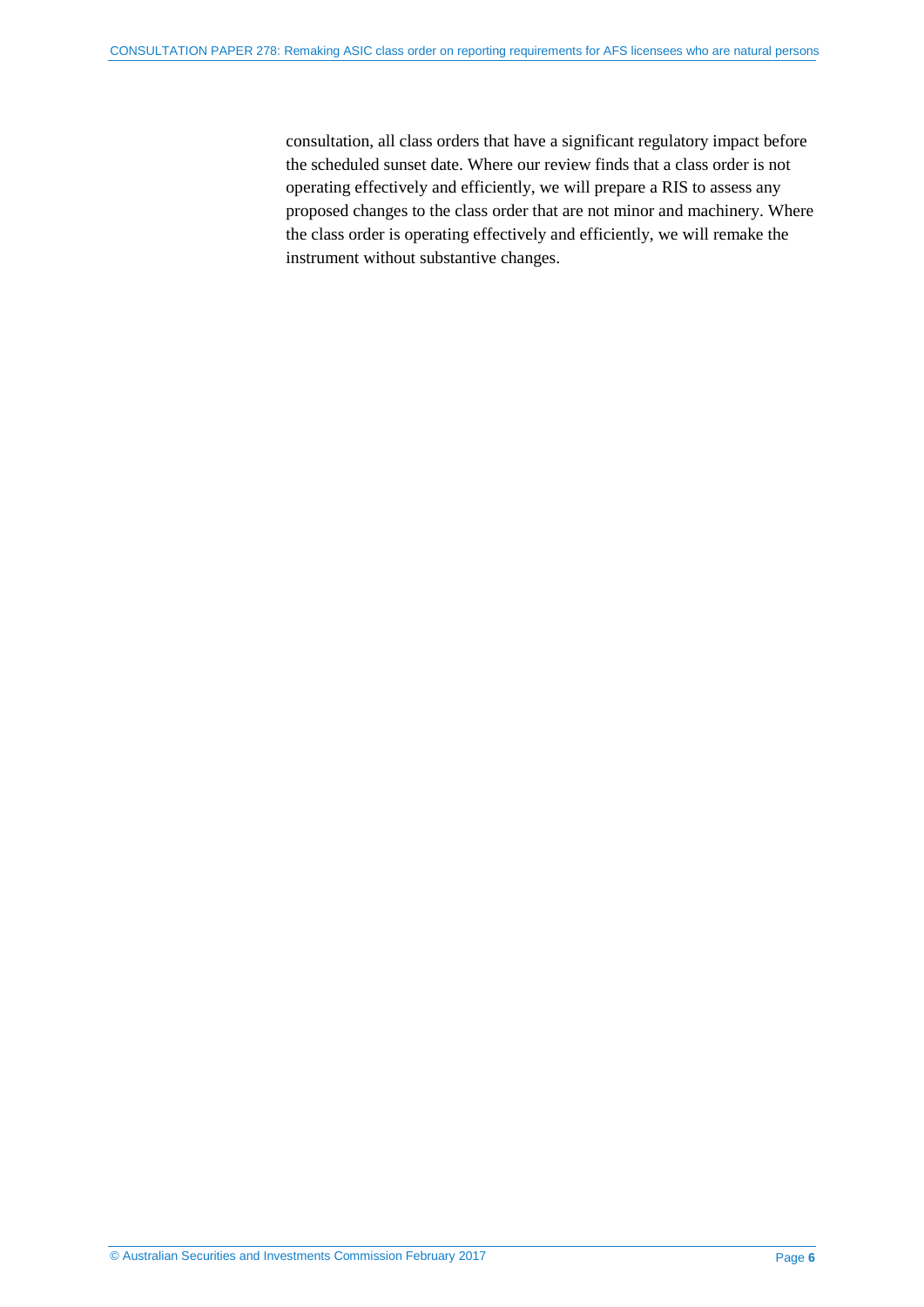## <span id="page-6-0"></span>**B Remaking ASIC class order**

#### **Key points**

We are proposing to remake Class Order [CO 03/748] *Reporting requirements under s989B*, which sunsets on 1 October 2017.

We have formed the preliminary view that this class order is operating effectively and efficiently, and continues to form a necessary and useful part of the legislative framework.

This class order has been redrafted using ASIC's current style and format, while preserving the current effect of the instrument. The draft ASIC instrument, which reflects the minor amendments proposed in this paper, is available on our website at [www.asic.gov.au/cp](http://www.asic.gov.au/regulatory-resources/find-a-document/consultation-papers/) under CP 278.

## <span id="page-6-1"></span>**Your feedback**

6 You are invited to comment on any of our proposals to remake the ASIC class order in this section, including whether the class order is currently operating effectively and efficiently. These proposals are only an indication of the approach we may take and are not our final policy.

## <span id="page-6-2"></span>**Class Order [CO 03/748]** *Reporting requirements under s989B*

### **Background**

- 7 Under the *Corporations Act 2001* (Corporations Act), an Australian financial services (AFS) licensee must prepare and lodge true and fair profit and loss statements and balance sheets with ASIC each financial year: s989B(1). Where the AFS licensee is a natural person, this may include expenses and revenues that are unrelated to their financial services businesses, such as income from other sources and personal expenses.
- 8 In September 2003, we issued [CO 03/748] to address concerns around the disproportionate burden placed on AFS licensees who are natural persons. [CO 03/748] limits the operation of s989B(1) by granting relief to AFS licensees who are natural persons from the requirement to include in a profit and loss statement any revenues and expenses that do not relate to financial services businesses carried on by the licensees.
- 9 The relief in [CO 03/748] is confined to the preparation of profit and loss statements. An AFS licensee who is a natural person must still prepare a balance sheet, also known as a statement of financial position, which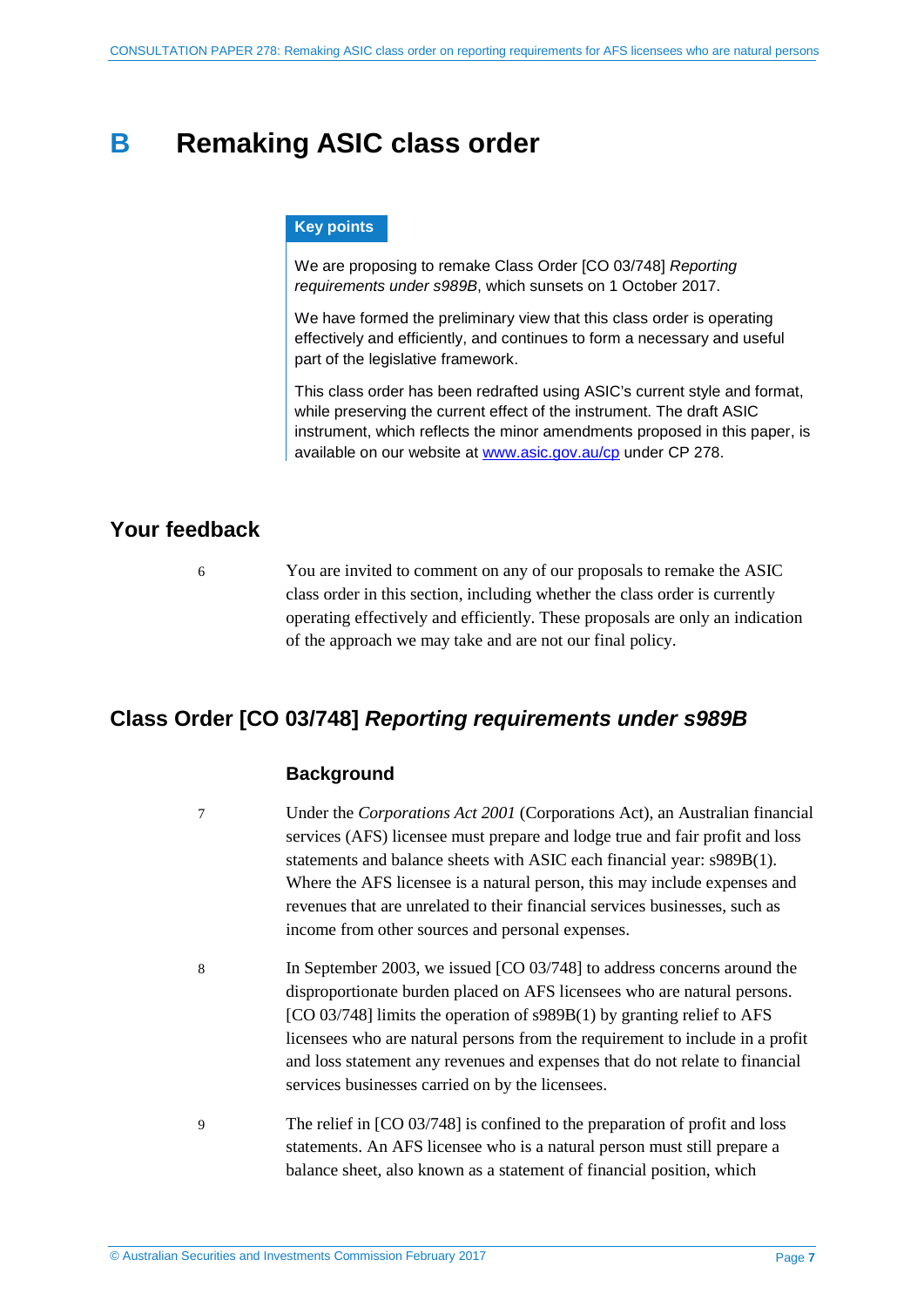discloses all of their assets and liabilities, including personal assets and liabilities, and the assets and liabilities of any other business.

### **Proposal**

**B1** To preserve its effect beyond the sunset date of 1 October 2017, we propose to continue the relief currently given by [CO 03/748] in a new legislative instrument that reflects current drafting practice, without any significant changes: see draft ASIC Corporations (Financial Reporting: Natural Person Licensees) Instrument 2017/XX attached to this consultation paper. You can access the current instrument on [www.legislation.com.au](http://www.legislation.com.au/) by clicking on the following direct link: [CO [03/748\].](https://www.legislation.gov.au/Details/F2007B00648)

The only changes proposed are to:

- (a) update the name of the legislative instrument;
- (b) reflect current drafting practice and update the format of the current document;
- (c) simplify the drafting to give greater clarity;
- (d) update legislative references and definitions; and
- (e) correct any minor drafting errors.

## **Rationale**

10 We have reached the preliminary view that [CO 03/748] is operating effectively and efficiently, and continues to form a necessary and useful part of the legislative framework. We are not aware of significant issues with the current operation of this class order.